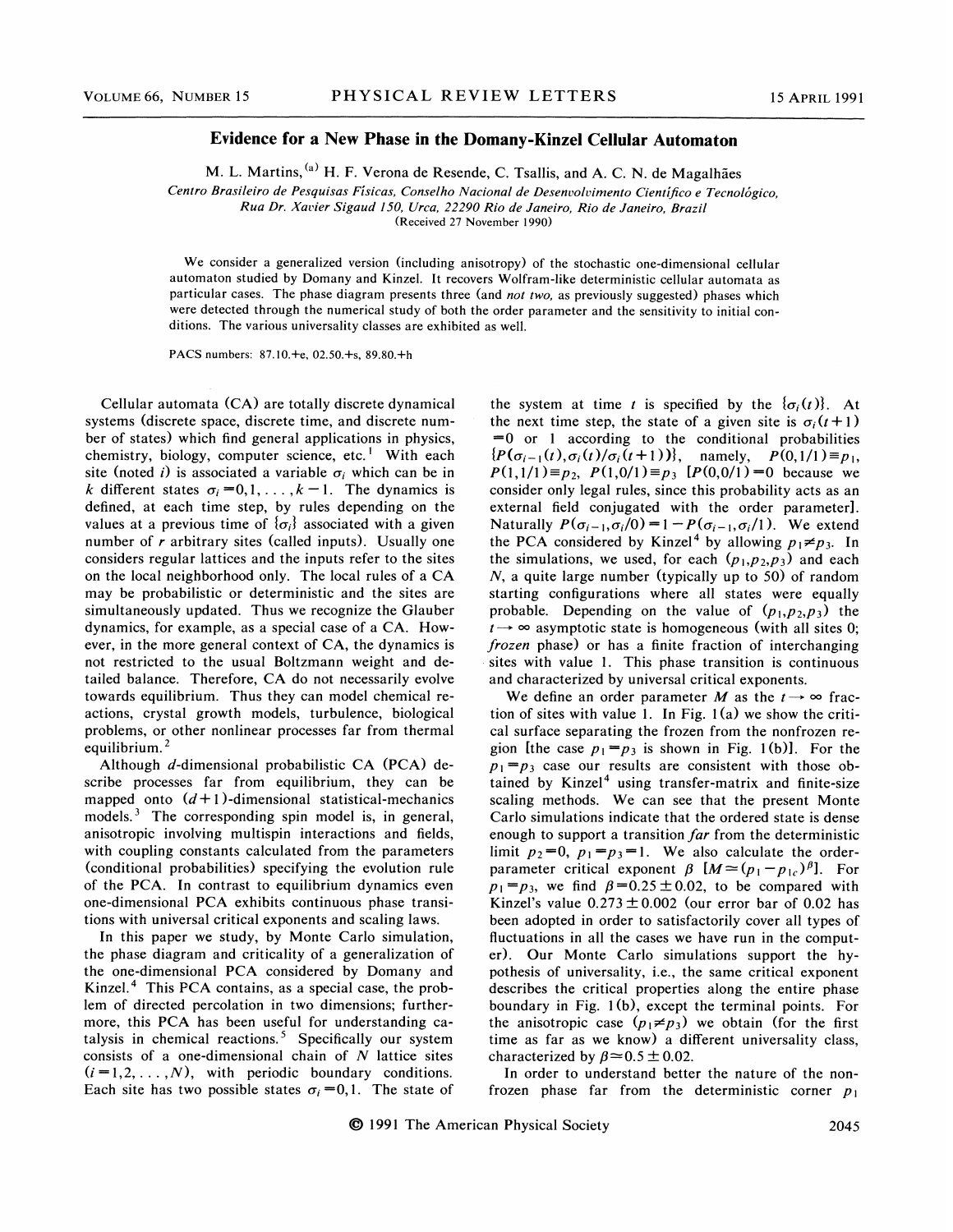

FIG. l. (a) Phase diagram of the generalized Domany-Kinzel PCA. The solid lines belong to the critical surface separating the frozen  $(M=0$  and  $\Psi=0$ ) and active  $(M\neq 0$  and  $\Psi$  =0) phases. The dashed lines belong to the boundary between the active and *chaotic*  $(M \neq 0$  and  $\Psi \neq 0)$  phases. (b)  $P(10/1) = P(01/1)$  phase diagram. The data correspond to simulations with  $N=3200$  sites; transients of 10000 (3000) time steps were used for the frozen-active (active-chaotic) phase transitions. The damage was averaged over another 3000 time steps.

 $=p_3=1$  and  $p_2=0$  (rule 90 in Wolfran's notation), we have studied how damage spreads throughout this PCA. To do this, we first simulate the automaton until it attains equilibrium. Then we make a replica of the system where we create an "initial damage" by flipping randomly a fraction  $p$  of the sites. As  $t$  evolves, the initial damage spreads through a damaged region where the sites in the two systems have different values. This damage is measured by a normalized Hamming distance  $\Psi$  defined as the fraction of sites in the replica system that differ from their counterparts in the original system. In Fig. 2



FIG. 2. The parameter  $\Psi$  for different values of the initial damage probability p, for  $P(11/1) = 0.15$  and  $P(10/1)$  $= P(01/1) = 0.90$ . The lines are guides to the eye.  $\tau$  is the time (after arrival to equilibrium) over which  $\Psi$  was averaged.

we show  $\Psi$  as a function of the initial damage p for different system sizes and evolution times. From these data we see that a fraction  $p \approx 50\%$  is quite convenient for reliable simulations. If the damage spreads through the entire PCA the automaton is sensitive to the initial conditions (chaotic phase). Damage spreading is a powerful tool which has been used to study dynamical phase transitions in Ising and  $Q2R$  models, <sup>6</sup> spin glasses,<sup>7</sup> deterministic cellular automata, $8$  and other spin models such as the axial next-nearest-neighbor Ising and the XY models.<sup>9</sup> Recently, Coniglio et al.<sup>10</sup> showed an interesting exact relation between damage spreading and



FIG. 3. The damage spread parameter  $\Psi$  as a function of the probabilities. The data correspond to 3200 sites, transient until equilibrium of 2000 time steps, and damage evolution for another 3000 times steps.